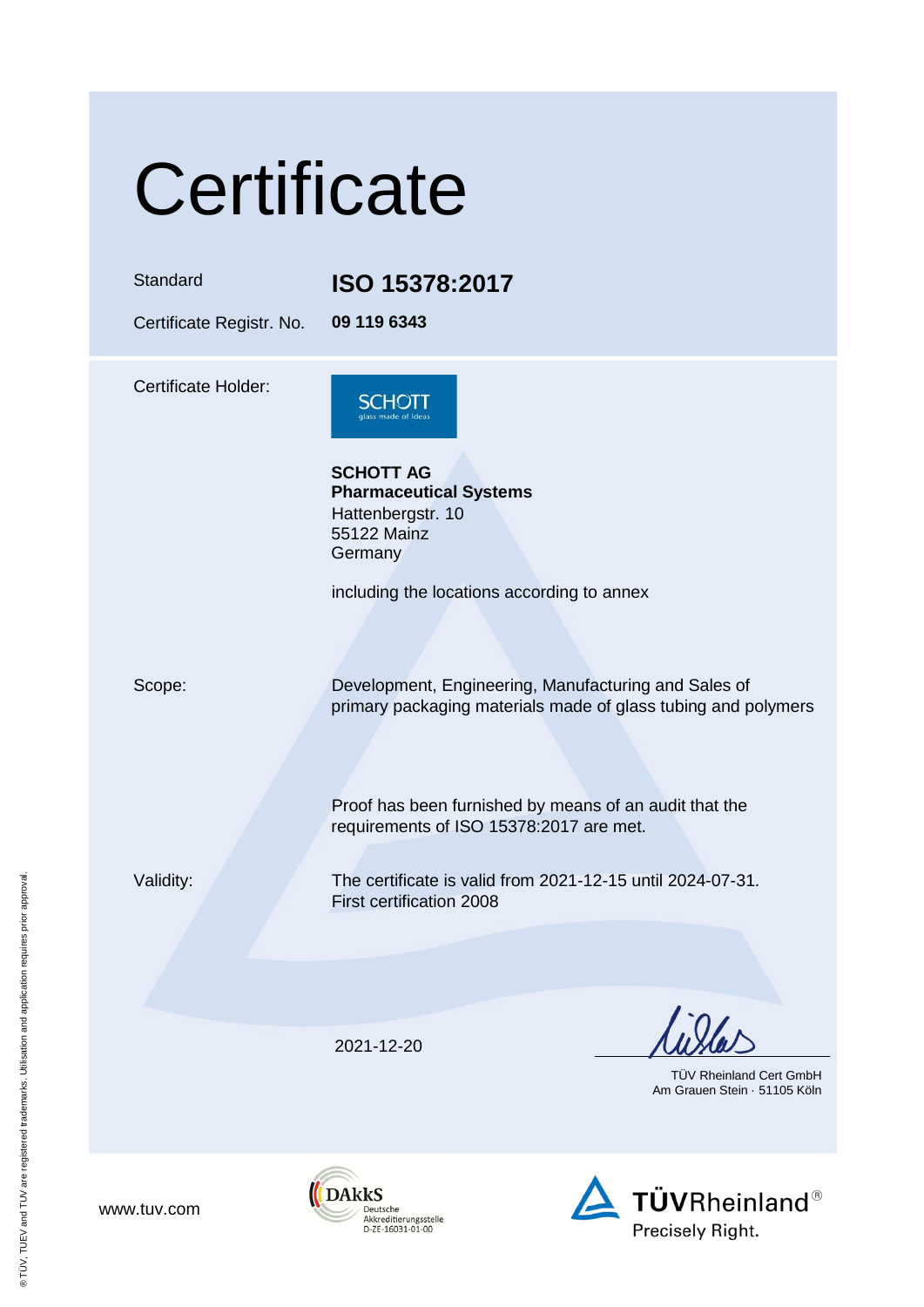### Annex to certificate

### Standard **ISO 15378:2017**

Certificate Registr. No. **09 119 6343**

| No. | <b>Location</b>                                                                                                                                                                                    | <b>Scope</b>                        |
|-----|----------------------------------------------------------------------------------------------------------------------------------------------------------------------------------------------------|-------------------------------------|
| /01 | c/o SCHOTT AG<br><b>Pharmaceutical Systems</b><br>Hattenbergstr. 10<br>55122 Mainz<br>Germany                                                                                                      | Develo<br>Manufa<br>packa<br>tubing |
| /02 | c/o SCHOTT AG<br><b>Pharmaceutical Systems</b><br>Industriestr. 3<br>79379 Müllheim<br>Germany                                                                                                     | Manufa<br>packa<br>tubing           |
| /03 | c/o SCHOTT France Pharma<br><b>Systems SAS</b><br>Route de Paris<br>89140 Pont-sur-Yonne<br>France                                                                                                 | Manufa<br>packa<br>tubing           |
| /04 | c/o SCHOTT Igar Glass, PT<br>JL. Meranti 3 Blok L8-06B<br><b>Delta Silicon Industrial</b><br>Park, Desa Sukaresmi,<br>Kecamatan Cikarang<br>Selatan, Kabupaten<br><b>Bekasi 17550</b><br>Indonesia | Manufa<br>packa<br>tubing           |
| /05 | c/o SCHOTT Glass Technologies<br>(Suzhou) Co., Ltd.<br><b>Unified Social Credit Code:</b><br>913205057280144645                                                                                    | Manufa<br>packa<br>tubing           |

No. 79 Huoju Road

P.R. China

215009 Suzhou New District

Development, Engineering, Manufacturing and Sales of primary packaging materials made of glass tubing and polymers

Manufacturing and Sales of primary packaging materials made of glass tubing and polymers

Manufacturing and Sales of primary packaging materials made of glass tubing

Manufacturing and Sales of primary packaging materials made of glass tubing

Manufacturing and Sales of primary packaging materials made of glass tubing

Page 1 of 3

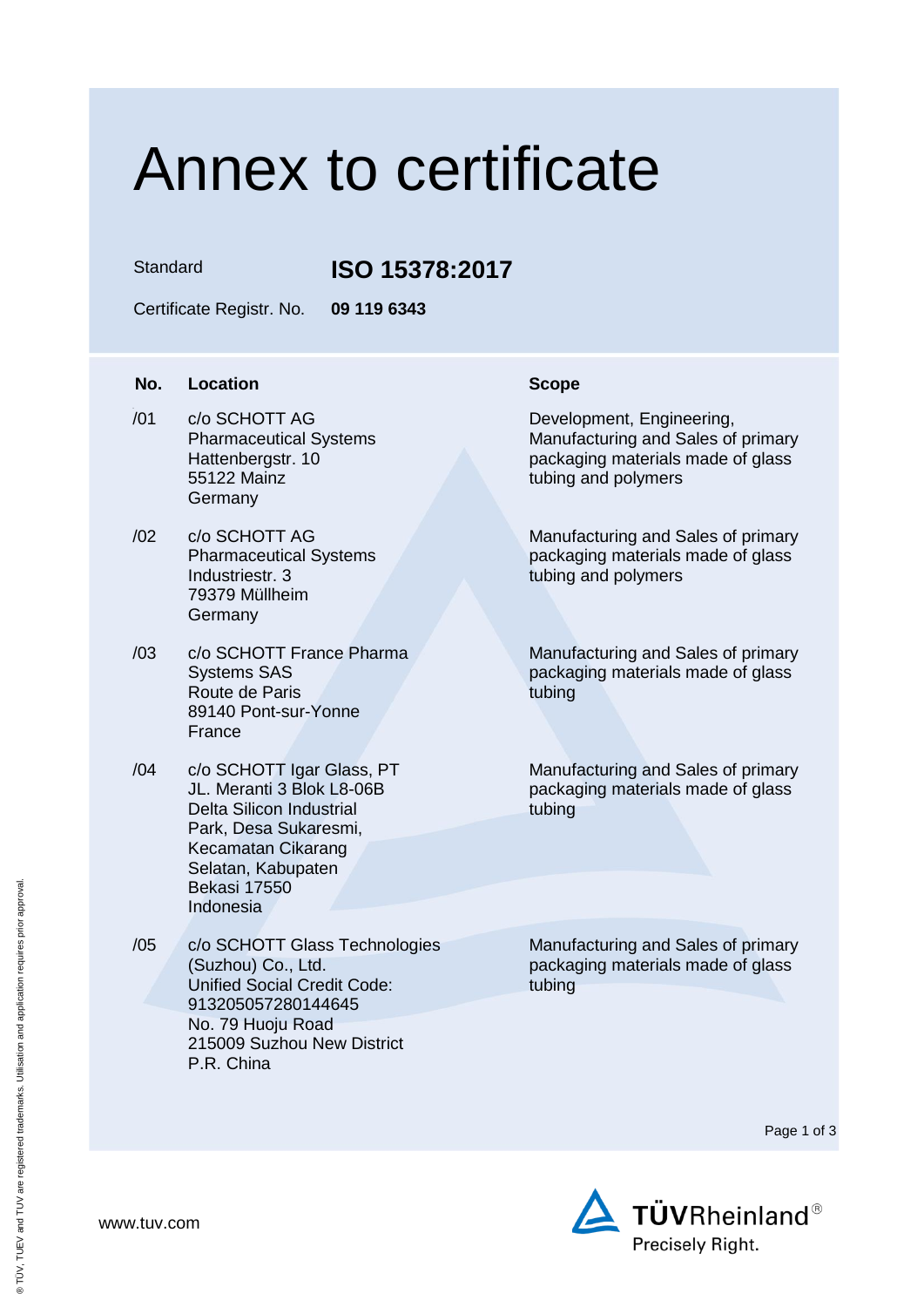## Annex to certificate

Standard **ISO 15378:2017**

Certificate Registr. No. **09 119 6343**

- /06 c/o SCHOTT Pharma Pack Inc. 30 Lebanon Valley Parkway Lebanon PA 17042 USA
- /07 c/o SCHOTT Hungary Kft. Otto Schott utca 1 9724 Lukácsháza **Hungary**
- /08 c/o SCHOTT LLC. Liter structure 45 house 1 Zheleznodorozhnaya street Zavolzhe Gorodets District 606522 Nizhny Novgorod Region Russian Federation
- /09 c/o SCHOTT Envases Farmacèuticos SAS Autopista Medellin Glorieta Siberia 500 m Via Cota AA9113 Cota Cundinamarca Colombia
- /10 c/o SCHOTT Schweiz AG Pharmaceutical Systems St. Josefen-Str. 20 9001 St. Gallen **Switzerland**

Manufacturing and Sales of primary packaging materials made of glass tubing

Manufacturing and Sales of primary packaging materials made of glass tubing

Manufacturing and Sales of primary packaging materials made of glass tubing

Manufacturing and Sales of primary packaging materials made of glass tubing

Development, Engineering, Manufacturing and Sales of primary packaging materials made of glass tubing and polymers

Page 2 of 3